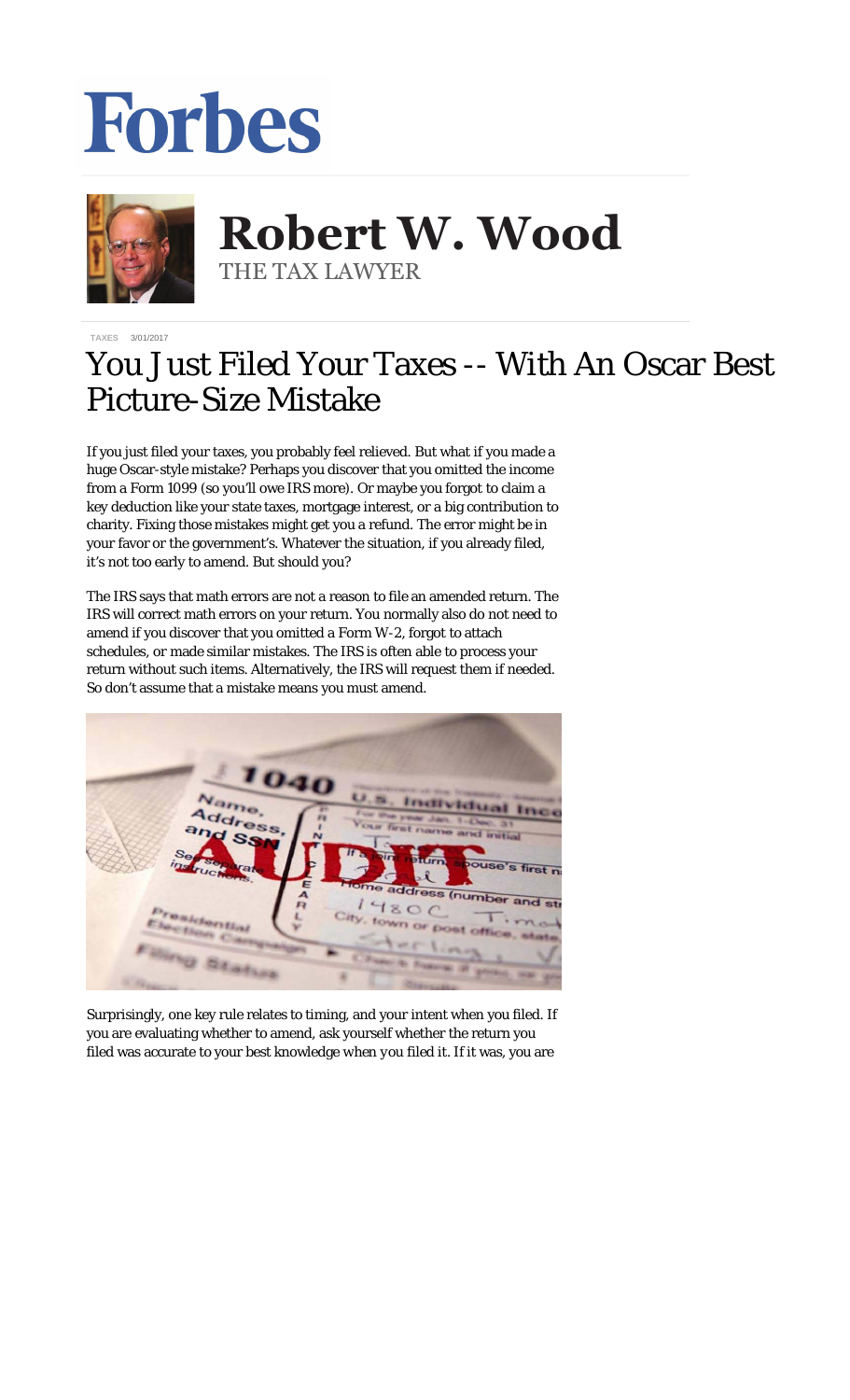probably not legally required to file an amendment. You might *want* to amend, but you probably do not *have* to amend. Next ask if you can correct it without amending. You usually can't correct a tax return without [amending it](http://www.forbes.com/2010/05/28/10-tips-amended-tax-returns-irs-personal-finance-robert-wood.html). But there's a handy exception for quick Oscars-style mistakes.

If you file a 'superseding' return before the due date of the *original* return (including extensions), it can take the place of the originally filed return. In effect, the "errors" of the first original return didn't happen. It can be used to make an election that cannot be made on an amended return, or to make certain other changes. But be careful with this unusual procedure. You might confuse the IRS and end up having a dispute about which of the "original" returns is valid, and whether an amended return actually functions as a superseding one. Apart from this odd exception, you can generally only fix mistakes by amending your return.

If you find you made a mistake, receive revised Forms 1099 or K-1, etc., the IRS says you *should* amend. But you are not actually *required* to file an amended tax return. If you do, though, you can't make only corrections that get you money back, but not those that increase your tax liability. Every tax return–including amended ones–are filed under penalties of perjury. So be accurate and complete. If you are going to amend, you do it by filing a [Form](http://www.irs.gov/pub/irs-pdf/f1040x.pdf) [1040X](http://www.irs.gov/pub/irs-pdf/f1040x.pdf) within three years from the date you filed your original return, or within two years from the date you paid the tax, whichever is later.

You must use Form 1040X whether you previously filed Form 1040, 1040A or 1040EZ. Amended returns are only filed on paper, so even if you filed your original return electronically, you amend on paper. If you are amending more than one tax return, prepare a separate 1040X for each return. If you file an amended return asking for considerable money back, the IRS may review the situation even more carefully. As an alternative, you can apply all or part of your refund to your current year's tax. Normally the IRS has three years to audit a tax return.

You might assume that filing an amended tax return would restart that threeyear statute of limitations. Surprisingly, it doesn't. In fact, if your amended return shows an increase in tax, and you submit the amended return within 60 days before the three-year statute runs, the IRS has only 60 days after it receives the amended return to make an assessment. This narrow window can present planning opportunities.

Some people amend a return just before the statute of limitations expires. If your amended return shows you owe more tax than on your original return,